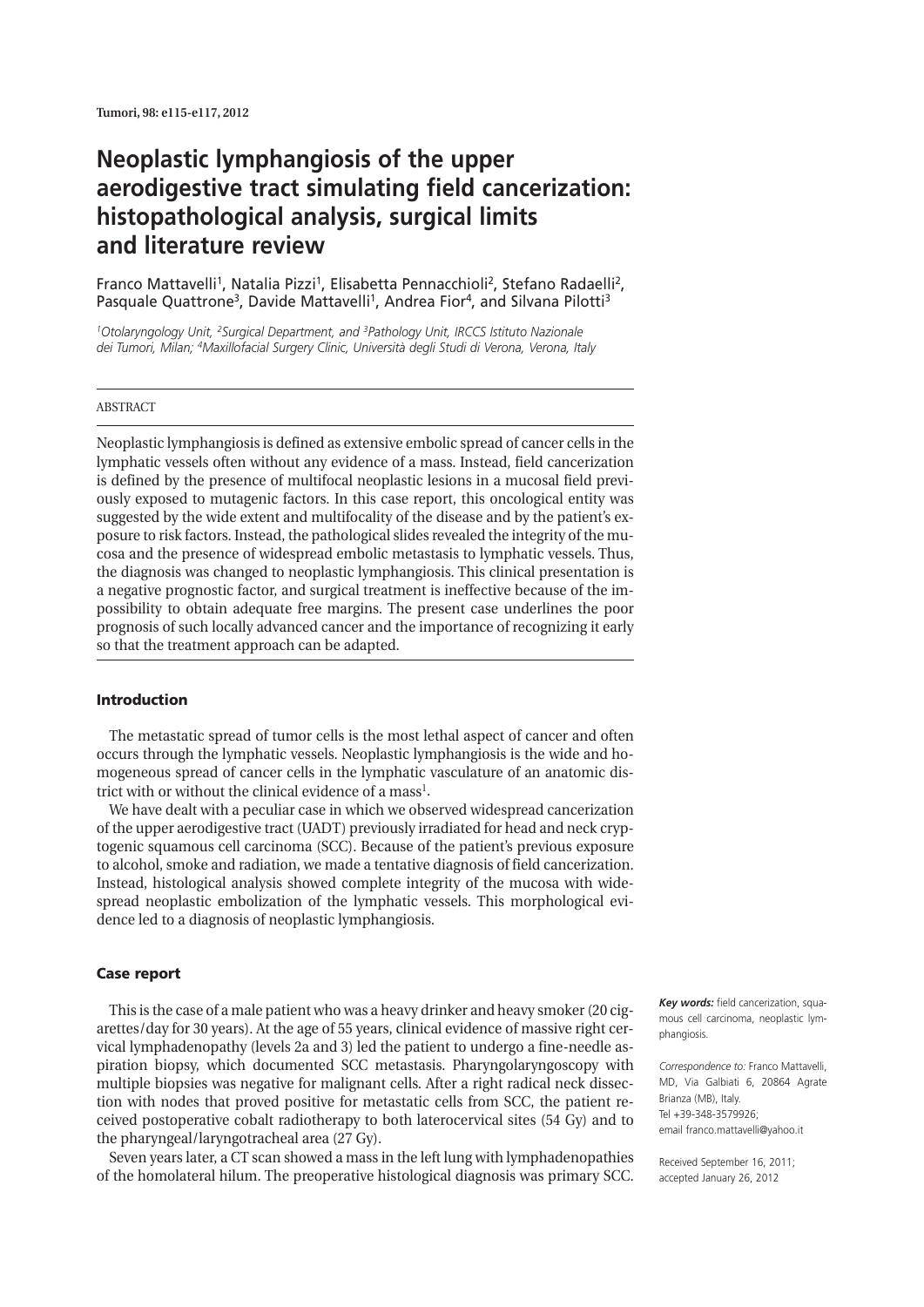The patient underwent a left pneumonectomy and postoperative radiotherapy by linear accelerator (50 Gy) to the mediastinum and left hilum with partial overlap in the jugular region (1-2 cm) of the previously irradiated field.

Another 5 years later, the patient first came to our attention at the National Cancer Institute in Milan because of worsening dysphagia and odynophagia. Pharyngolaryngoscopy revealed diffuse post-actinic fibrosis and an infiltrating solid lesion (15 mm) of the right glossoepiglottic vallecula. Driven by the preoperative biopsy result, we performed a total laryngectomy. The final diagnosis was undifferentiated carcinoma. All resection margins (hypopharyngeal and esophageal wall, mucosa of tongue, larynx and trachea up to the fourth ring) showed neoplastic spread to the submucosal lymphatic vessels as is clearly visible in Figures 1, 2 and 3. The tumor was staged pT4 Nx Mx G3.

In the postoperative period the patient needed surgical repair of a large pharyngostoma by means of a pectoral myocutaneous pedicled flap. During the procedure several biopsy samples of macroscopically normal mucosa were obtained along all the margins of the surgical, previously irradiated field. The histopathological report confirmed undifferentiated SCC in all samples in the presence of integrity of the mucosa and widespread neoplastic embolization of the lymphatic vessels. The patient was administered palliative chemotherapy consisting of 4 cycles of cisplatinum and 5-FU according to the Al-Sarraf regimen. Local relapse in the form of a single neoplastic mass occurred 6 months later, determining progressive stenosis of the pharyngoesophageal junction which led to the patient's death.



Figure 1 - Pharyngoesophageal mucosa. In this histological section (as in the ones of Figures 2 and 3) the mucosal surface appears completely uninjured; by contrast, widespread neoplastic embolization of the submucosal lymphatic vessels is clearly visible.



Figure 2 - Margin of the tongue.



Figure 3 - Laryngotracheal mucosa.

## **Discussion**

Squamous cell carcinomas of the UADT mostly develop as a single neoplastic event, although synchronous/metachronous lesions also occur2. Molecular studies have demonstrated that the primary tumor can be surrounded by a mucosal field made up of genetically altered cells<sup>3</sup>. Several theories have been postulated to explain this; the most accredited one in recent years identifies mucous alterations related to exposure to tobacco, alcohol, radiation, and HPV infection in genetically predisposed subjects $4-7$ . This multistep process drives mucosal cells to uncontrolled proliferation and gain of genetic mutations, increasing the risk of independent and multifocal premalignant and malignant lesions. This pattern is known as field cancerization<sup>2,8,9</sup>.

Recent studies concerning the proteomic analysis of field cancerization in the pharynx and esophagus re